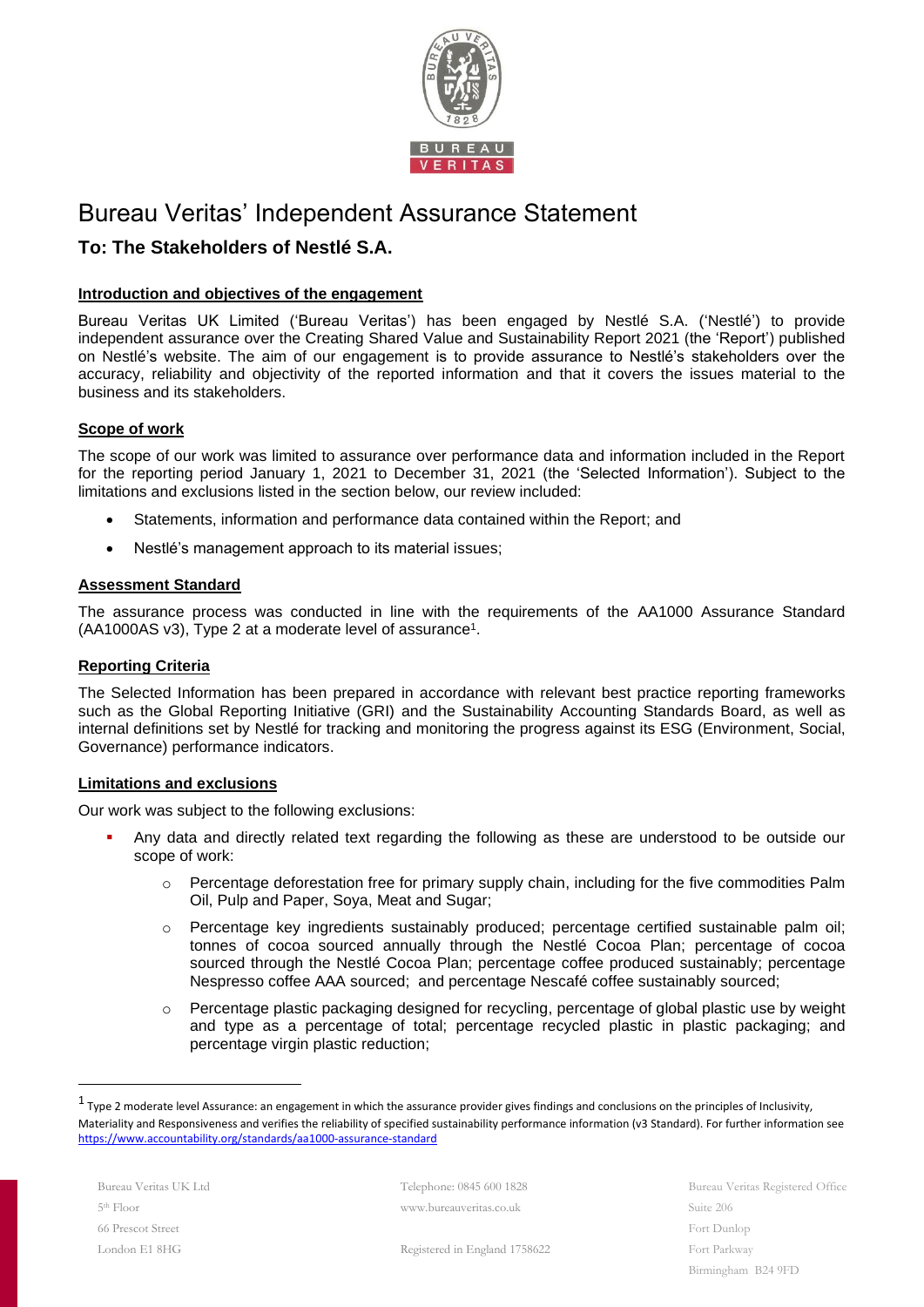

- o Energy use, including total energy consumed, percentage renewable electricity at all sites, percentage of energy consumed that is renewable energy, and percentage of energy consumed that was supplied from grid electricity;
- o Scope 1, Scope 2 and Scope 3 Greenhouse Gas (GHG) emissions, including reduction and removals in  $CO<sub>2</sub>e$ , million trees secured for planting in 2021, and million tonnes  $CO<sub>2</sub>$  secured through tree-planting projects initiated.
- o Water use, including total water withdrawn and consumer, direct water withdrawals per tonne of product, water withdrawals at our factories by product category;
- o Percentage in Corporate Key Positions that are female;
- o Number of servings sold of affordable nutrition (also known as popularly positioned products/PPP) with micronutrient fortification;
- o Youth and agripreneurship, including millions of young people around the world to access economic opportunities, apprenticeship and traineeship opportunities, job opportunities for people under 30, number of young people impacted through digital events, and young farmers trained through the agripreneurship program.
- Tonnes of cocoa sourced annually through the Nestlé Cocoa Plan;
- The text "Key ingredients applies to 14 key agricultural raw materials that cover 95% of our annual sourcing by volume: coffee; cocoa; dairy; sugar; cereals and grains; hazelnuts; palm oil; pulp and paper; soya; vegetables; spices; coconut; fish and seafood; and meat poultry and eggs.";
- The claim that 100% of eggs sourced in Europe are cage free;
- The claim that Chemical fertilizer (mainly nitrogen) usage was lowered by 70% under the case study *Net zero farm pilot, South Africa*;
- Information related to activities outside the defined reporting period or scope;
- Company position statements (including any expression of opinion, belief, aspiration, expectation, aim or future intent) and any Nestlé or third party anecdotes or testimonials;
- Financial data, including but not limited to any statements relating to tax, sales, production, revenue, salaries, payments, and financial investments;
- Content of external websites or documents linked from the Report and <https://www.nestle.com/csv> pages, and country or business unit specific Reports of other Nestlé entities or joint ventures;
- Appropriateness of any new targets, commitments, and objectives established and communicated by Nestlé; and
- Appropriateness of definitions and any internal reporting criteria adopted by Nestlé for its disclosures.

The following limitations should be noted:

Our work was limited to Nestlé's head office activities where Nestlé consolidates and reconciles data provided by its markets, countries of operation, suppliers and other third parties. The reliability of the reported data is dependent on the accuracy of data collection and monitoring arrangements at market/site level, not addressed as part of this assurance.

This moderate level assurance engagement relies on a risk based selected sample of the Selected Information and the associated limitations that this entails.

This independent statement should not be relied upon to detect all errors, omissions or misstatements that may exist.

Telephone: 0845 600 1828 www.bureauveritas.co.uk

Bureau Veritas Registered Office Suite 206 Fort Dunlop Fort Parkway Birmingham B24 9FD

Registered in England 1758622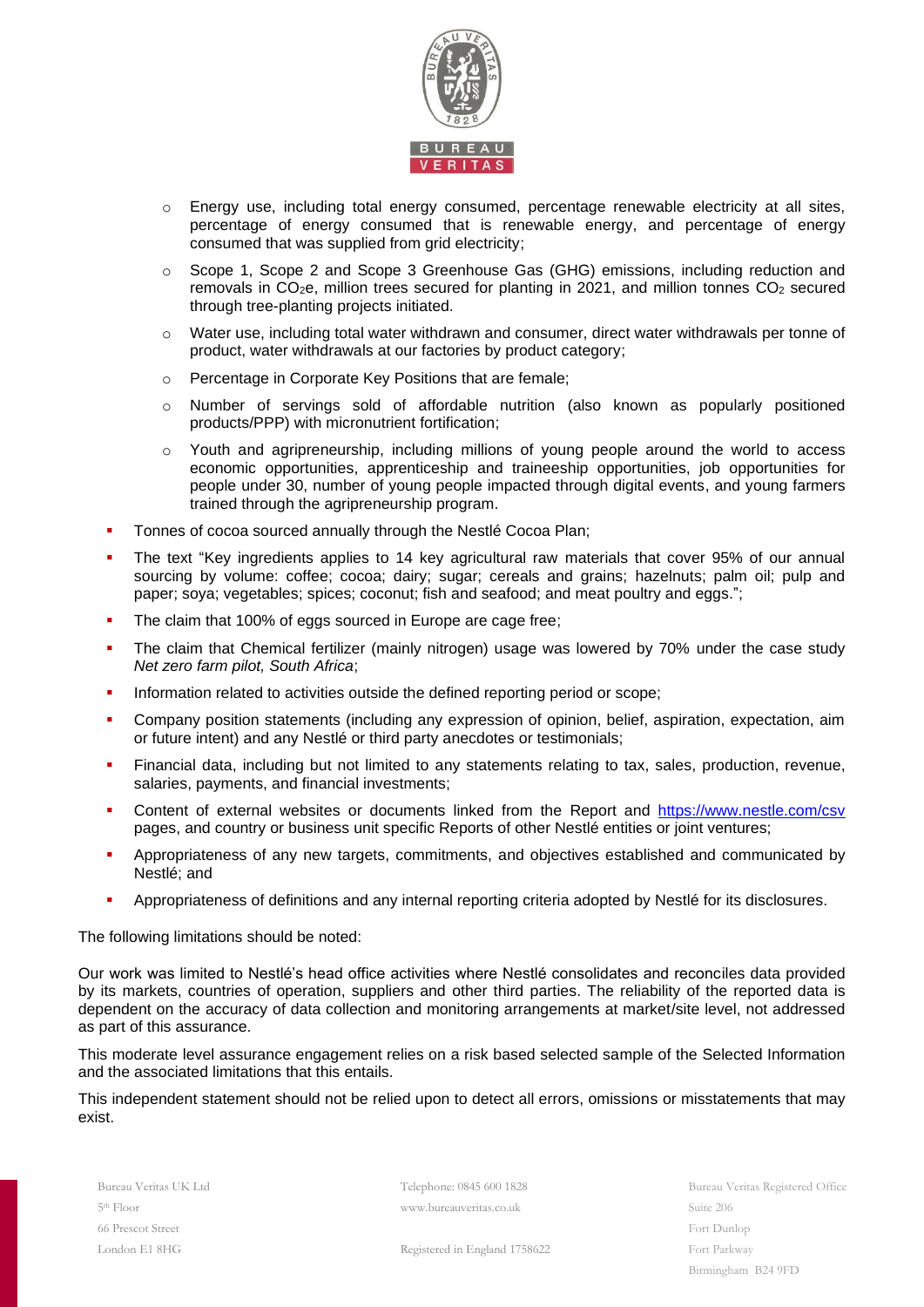

## **Responsibilities**

The preparation and presentation of the Selected Information in the Report are the sole responsibility of the management of Nestlé.

Bureau Veritas was not involved in the drafting of the Report. Our responsibilities were to:

- Provide moderate level assurance as per AA1000 over the accuracy, reliability and objectivity of the information contained within the Report;
- **•** Form an independent conclusion based on the assurance procedures performed and evidence obtained; and
- Report our detailed conclusions and recommendations in an internal report to Nestlé's management.

### **Methodology and summary of work**

As part of our independent assurance, our work included:

- Conducting remote interviews with Nestlé's Head Office in Vevey, Switzerland and over 50 personnel at various levels throughout the organisation and responsible for content included in the Report;
- Reviewing the internal systems, processes and controls to collect and report the Selected Information, including assessing the appropriateness of assumptions made, estimations techniques used and reporting boundaries;
- Reviewing a sample of the Selected Information to the corresponding source documentation;
- Confirming where relevant the accuracy of information with third parties and/or partner agencies; and
- Assessing the disclosure and presentation of the Selected Information to ensure consistency with assured information.

#### **Conclusion**

Based on the scope of work, nothing came to our attention to suggest that:

- The Selected information is not fairly stated in all material aspects;
- Nestlé does not adhere to the principles of inclusivity, materiality, responsiveness and impact as per the AA1000 Accountability Principles (2018);
- **•** The underlying information collection systems and processes are not appropriate for the reported information;

Any material errors or misstatements identified during the assurance engagement were corrected prior to the Report being published.

#### **Observations of good practice and positive developments**

We have observed progress and identified good practices in the following areas during 2021:

- Nestle have refined the list of ESG performance indicators against which they will report on annually, drawing on a broader set of relevant best practice standards as well as current and evolving sustainability trends and regulatory frameworks;
- Nestlé has reinforced its ESG governance and oversight at the corporate level through the establishment of an ESG Committee and ESG Strategy and Deployment Unit reporting directly to the Executive Board on a periodic basis;
- Nestlé has streamlined and improved compliance reporting through the launch and roll out of Speak Up which replaces both Tell Us and the Internal Reporting System. All reporting of compliance concerns is

Bureau Veritas UK Ltd 5 th Floor 66 Prescot Street London E1 8HG

Telephone: 0845 600 1828 www.bureauveritas.co.uk

Registered in England 1758622

Bureau Veritas Registered Office Suite 206 Fort Dunlop Fort Parkway Birmingham B24 9FD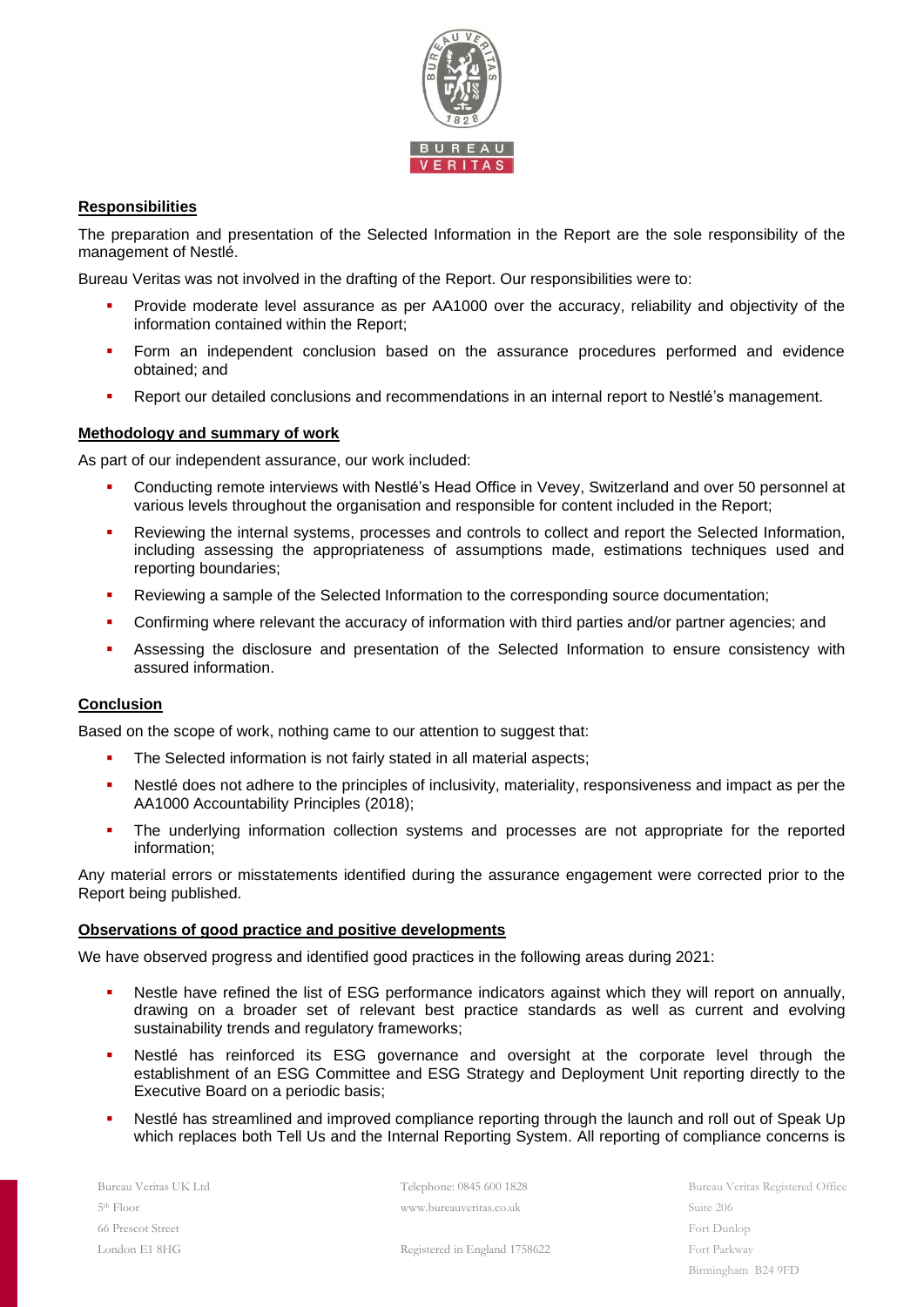

now managed through an independent third party and data is no longer partially collected via the Markets, thereby enhancing protection of anonymity and improving verifiability;

Nestlé has launched its Human Rights Framework Roadmap, which has revised the list of salient issues applicable to Nestlé and set outs enablers which will facilitate the development and implementation of action plans ensuring that Nestlé's approach to due diligence across its operations and value chains continues to be fit for purpose. In particular, the Roadmap includes setting an ESG target for the Executive Board that comprises incentives around human rights by 2023, picking up on prior recommendations from Bureau Veritas and other third parties.

#### **Key observations and recommendations for 2021**

- While the overarching strategy "Our Promise" has been outlined, the Report is lacking a comprehensive overview in terms of clear targets and objectives underpinning progress towards Nestlé's 2030 ambitions and the new focus on a just transition to regenerative food systems at scale. For continuity and visibility, a section integrating all new commitments and annual progress towards these could be made more visible in future reports.
- As Nestlé has identified an updated set of ESG performance indicators, the definitions, data, scope and methodologies to measure and report on all of these should also be clearly set out and published by Nestlé for transparency.
- For some of the 2020 commitments that were extended the Report includes whether these have been met or not thereby showcasing accountability. However, in other cases, such as "improve food availability and dietary diversity for farmers in five priority sourcing locations", "implement all action plans defined for improved water management in our upstream supply chain for coffee, sugar, dairy and cereals in high-priority locations" and "reduce the sodium we add in our products by 10% to support individuals and families in meeting global recommendations" the Report instead includes a transition to a new commitment or general commentary on its continued relevance to the business. The Report would have benefited from a more explicit communication on the status of these to close the loop on past commitments fully.
- Nestlé should look to collate and report all of its Human Resources data at one snapshot in time to avoid any discrepancies (even if immaterial) and ensure the various categories of breakdowns being reported reconcile and align with one another.

## **Findings and conclusions concerning adherence to the AA1000 assurance principles, 2018 of Inclusivity, Materiality, Responsiveness and Impact:**

#### **Inclusivity<sup>2</sup>**

Nestlé continues to engage with its global stakeholder network on a regular basis through various channels adopted by its Markets and at Head office level. The launch of the new strategy "Our Promise" included an online consultation with over 200 live attendees representing various stakeholder groups. Moreover, in 2022 Nestlé partook in the UN Food Systems Summit and co-organised three dialogues on the following: regenerative farming, affordable nutrition and the right to food, and innovation, including working with youth and universities to transform food systems. During 2021 Nestlé also continued to maintain dialogue through the Key Opinion Leaders (KOL) Labs which aim to gain expert feedback on Nestlé's sustainability goals. Finally, building on its work exploring ways to achieve living incomes for cocoa farmers in 2020, in 2021 Nestlé hosted a consultation with over 20 stakeholders including NGOs, government departments, academics, multistakeholder groups, and associations, on its Living Income Acceleration Program.

Telephone: 0845 600 1828 www.bureauveritas.co.uk

Registered in England 1758622

Bureau Veritas Registered Office Suite 206 Fort Dunlop Fort Parkway Birmingham B24 9FD

<sup>2</sup> **Inclusivity** is the participation of stakeholders in developing and achieving an accountable and strategic response to sustainability.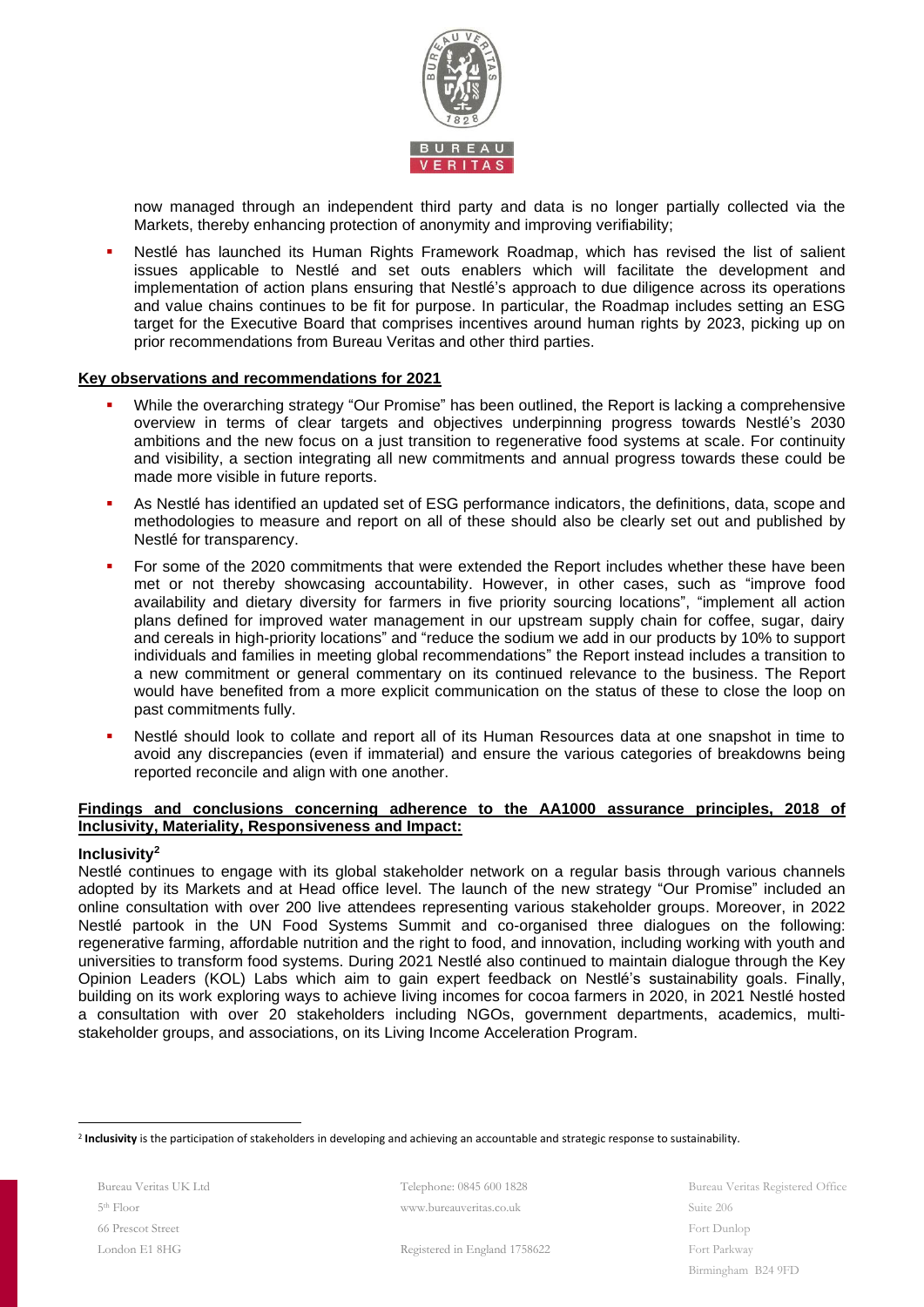

#### **Materiality<sup>3</sup>**

Nestlé conducts a full materiality assessment on a biennial basis, the last one of which was conducted for 2020 reporting. In 2021, Nestlé engaged an external consultancy to conduct a 'Materiality Refresh' which included an independent review to confirm the continued applicability of the 2020 outcomes for 2021 reporting. Based on this and Bureau Veritas own assessment, we believe that the materiality assessment conducted by Nestlé in 2020 continues to be relevant and is appropriate to Nestlé's reporting in 2021. The Report would benefit from showing a clearer linkage between Nestlé's material issues previously identified and the ESG performance indicators being reported on moving forward.

#### **Responsiveness<sup>4</sup>**

Nestlé remains responsive to stakeholder concerns through its annual publication of the Report. Key Opinion Leader Recommendations (KOL) recommendations continue to inform brand strategies on sustainability considerations as seen, for example, through the increase in investment, development and launch of plantbased products and alternatives during 2021. This reporting year also saw the establishment of a dedicated role to feedback to the business and respond to external challenges and issues that may arise through media. Finally, material sustainability issues are addressed by the newly established ESG Strategy and Deployment Unit, reporting monthly to the ESG Committee and engaging as needed throughout the year with the Executive Board.

#### **Impact<sup>5</sup>**

Nestlé has defined a new list of ESG performance indicators that it will report on annually moving forward to showcase accountability externally and manage its impacts. Whilst reporting on the impacts of initiatives such as The Child Labour and Remediation Monitoring System in select cocoa supply chains and the Nescafé Plan, projects to remove and reduce packaging waste, and youth upskilling and employment as part of Nestlé Needs YOUth and Global Youth Alliance continued to be areas of focus in 2021, this year saw an elevated emphasis on implementing regenerative farming and the notion of food systems transformation at scale. For example, Nestlé recognises the significant contribution of dairy product sourcing on its value chain emissions and, as well as looking into alternatives, is trialling Dairy Net Zero farms with the aim of eventually mitigating this impact.

## **Statement of Independence, Impartiality and Competence**

Bureau Veritas is an independent professional services company that specializes in quality, environmental, health, safety and social accountability with over 190 years history. The assurance team has extensive experience in conducting verification over environmental, social, ethical and health and safety information, systems and processes.

Bureau Veritas operates a certified<sup>6</sup> Quality Management System which complies with the requirements of ISO 9001:2015, and accordingly maintains a comprehensive system of quality control including documented policies and procedures regarding compliance with ethical requirements, professional standards and applicable legal and regulatory requirements.

Bureau Veritas has implemented a Code of Ethics which meets the requirements of the International Federation of Inspections Agencies (IFIA)<sup>7</sup> across its business which ensures that all our staff maintain integrity, objectivity, professional competence and due care, confidentiality, professional behaviour and high ethical standards in their day-to-day business activities.

Bureau Veritas UK Ltd 5 th Floor 66 Prescot Street London E1 8HG

Telephone: 0845 600 1828 www.bureauveritas.co.uk

Bureau Veritas Registered Office Suite 206 Fort Dunlop Fort Parkway Birmingham B24 9FD

Registered in England 1758622

<sup>3</sup> **Materiality** is determining the relevance and significance of an issue to an organisation and its stakeholders.

<sup>4</sup> **Responsiveness** is the extent of an organisation's response to stakeholder issues and is realised through decisions, actions and communication with stakeholders.

<sup>&</sup>lt;sup>5</sup> Impact relates to the organisations approach to monitor, measure and be accountable for how their actions affect their broader ecosystems.

<sup>6</sup> Certificate available upon request

<sup>7</sup> International Federation of Inspection Agencies – Compliance Code – Third Edition